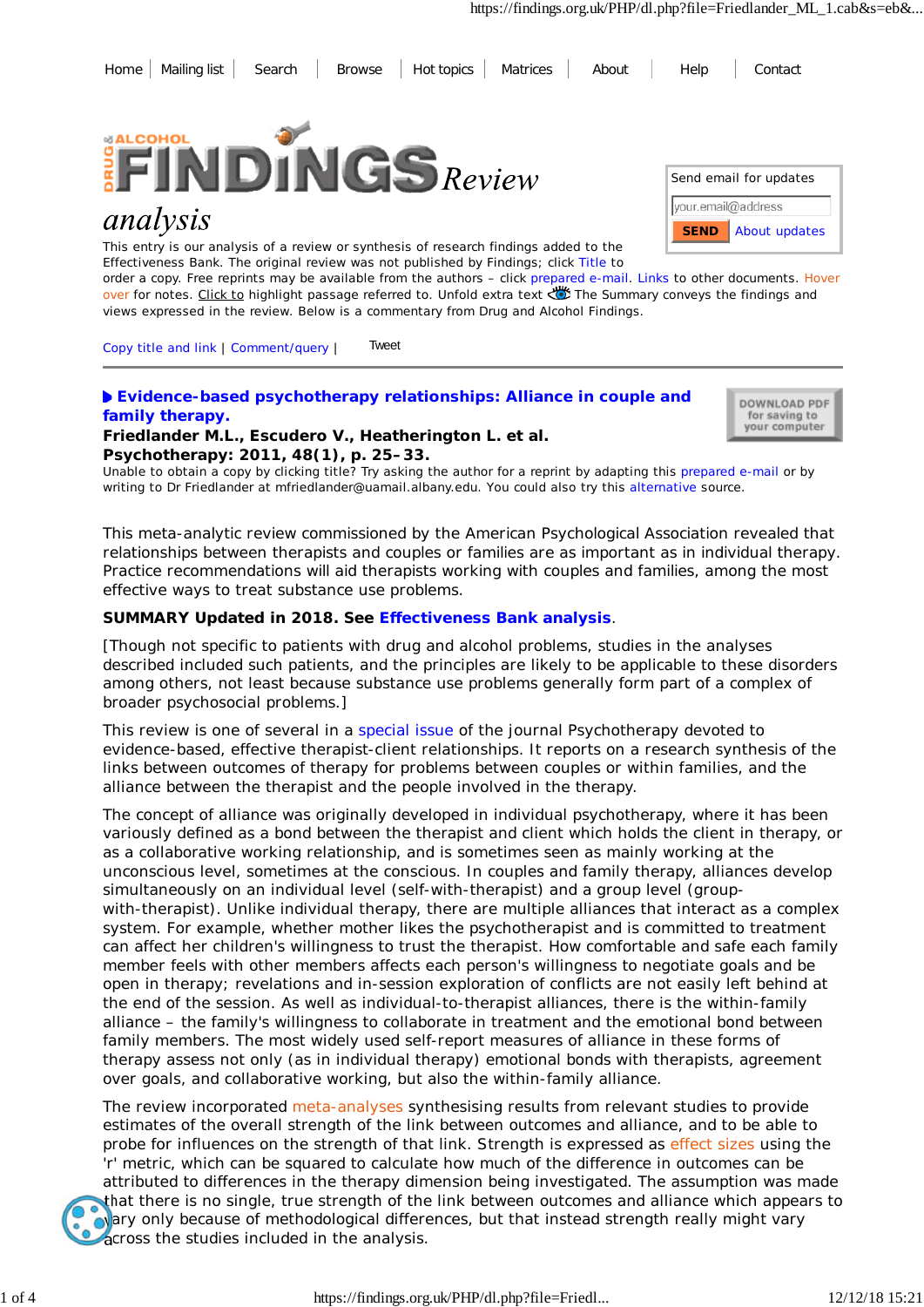A search found 24 relevant English-language studies which related alliances (self-reported or observed) to subsequent client progress. Progress was expressed as treatment retention, within-treatment improvement, and/or final outcomes, generally in terms of the quality of relationships or psychological well-being. Target problems ranged from parent-adolescent communication difficulties to substance abuse, child abuse or neglect, and schizophrenia, or general family or couple dysfunction or distress.

## **Main findings**

Across all these studies the strength of the link between alliance and subsequent progress equated to an effect size of 0.26, a statistically significant link representing a smallto-medium relationship which accounts for about 7% of the variance in progress, almost identical to that reported for individual adult psychotherapy. In other words, the more solid the working relationship or bond between therapist and clients and within the family, the greater the progress the couple of family makes and the better they are retained in therapy.

However, effect size varied substantially across the studies and also within the subsets of family therapy studies and couples therapy studies, raising questions about the circumstances under which the alliance figures more or less strongly in outcomes. Given that few studies documented possible reasons for this variation, it was not possible to explore this issue using the data gathered for the meta-analysis. Instead the authors summarised what is known and has been suggested about such influences, comments selectively reflected in the following paragraphs.

There seems a complex relation between alliance and retention which is not just about the strength of the alliances but also how balanced they are (some may be strong, others weak). Sometimes the parent-therapist bond is the sole influence on retention, sometimes the bond with both parent and child. In one study of couples therapy for alcoholism, more experienced therapists developed stronger alliances, seemingly because they were relatively more active, more responsive to topics initiated by clients, more flexible in following manualised treatment guidelines, and better at managing the couples' negativity. Generally, in a couple the man's alliance tends to be more strongly associated with outcomes, perhaps because they tend to be the unwilling and/or more powerful partner. Alliances involving people with different roles in the family (parent, child, etc) are differentially influential, and the mesh of influences also varies in different types of family and couples therapy.

Family members who achieve success in therapy form a close, trusting bond with their therapists. Between themselves they are able to negotiate (and renegotiate) treatment goals and tasks. They have a shared sense of purpose, listen respectfully to one another, validate each other's perspectives, offer to compromise, and avoid excessive crossblaming, hostility, and sarcasm. Family members who feel safe and comfortable in therapy are emotionally expressive, ask each other for feedback, encourage one another to open up and speak frankly, and share thoughts and feelings, even painful ones, that have never been expressed at home. In couples therapy greater trust within the relationship and openness in therapy is related to more favourable alliances, and challenging or negative comments about each other to less favourable.

There is no evidence that therapist gender, race/ethnicity, or therapist-family ethnic match are significant factors in the strength of alliance or affect the degree to which this is related to outcomes.

### **Practice recommendations**

The therapeutic alliance is a critical factor in the process and outcome of couples and family therapies. Therapists need to be aware of what is going on within the family system, while monitoring the personal bond and agreement on goals and tasks with each individual family member. Periodically asking clients to complete a brief measure of the alliance would provide an opportunity for directly addressing and repairing problematic alliances.

Fostering a shared sense of purpose within the family, a particularly important dimension of the alliance, involves establishing common goals (eg, "It sounds like what the two of you want is a relationship in which you feel both connected and that you can sometimes odo your own thing") rather than competing individual goals (eg, "I want him to stop watching sports on TV every Saturday"). Creating a safe space is critical, particularly early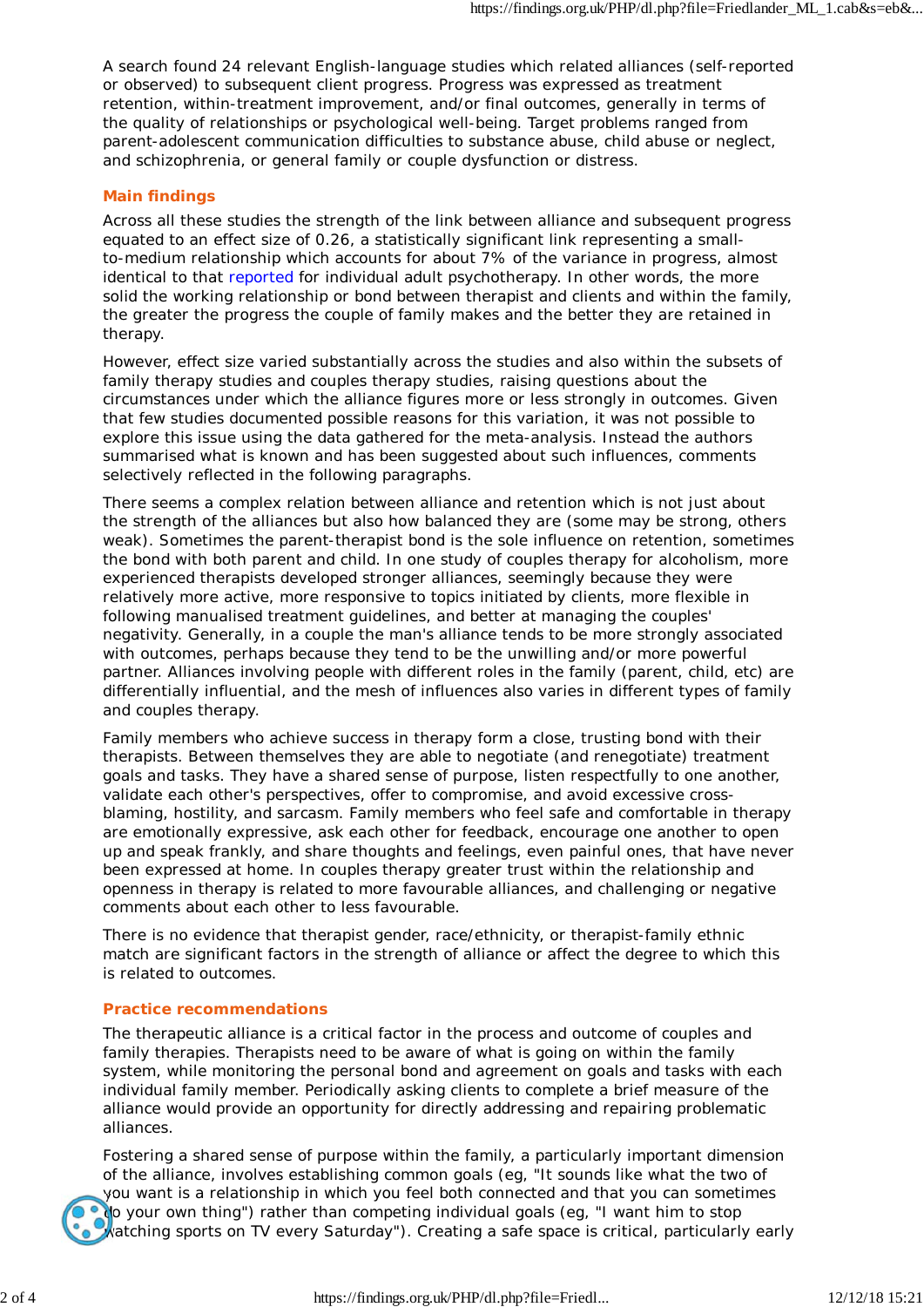in therapy, but doing so requires caution. For example, a therapist who allies too strongly with a resistant adolescent may unwittingly damage the alliance with the parents, particularly when the latter are expecting the teen to change but are not expecting to be personally challenged by the therapist.

Evaluating the alliance based on observation is a skill that can be taught. Therapists may train themselves to validly assess their alliances with different family members by reviewing videotaped sessions.

In short, each person's alliance matters, and alliances are not interchangeable. Each and every alliance exerts both direct and interactive effects on the course of treatment. Clinicians should build and maintain strong alliances with each party and be aware of the ways in which, depending on the family's dynamics, the whole alliance is more than the sum of its parts.

**FINDINGS COMMENTARY** This article was in a special issue of the journal *Psychotherapy* devoted to effective therapist-client relationships. For other Findings entries from this issue see:

Evidence-based psychotherapy relationships: Psychotherapy relationships that work II

- Evidence-based psychotherapy relationships: Alliance in individual psychotherapy
- Evidence-based psychotherapy relationships: The alliance in child and adolescent psychotherapy
- Evidence-based psychotherapy relationships: Cohesion in group therapy
- Evidence-based psychotherapy relationships: Empathy
- Evidence-based psychotherapy relationships: Goal consensus and collaboration
- Evidence-based psychotherapy relationships: Positive regard
	-
- Evidence-based psychotherapy relationships: Congruence/genuineness Evidence-based psychotherapy relationships: Collecting client feedback
- Evidence-based psychotherapy relationships: Repairing alliance ruptures
	-
- Evidence-based psychotherapy relationships: Managing countertransference
- Evidence-based psychotherapy relationships: Research conclusions and clinical practices

The special issue which contained the article featured above was the second from the task force. The first was a special issue of the *Journal of Clinical Psychology*. While the second aimed to identify elements of effective therapist-client relationships ('What works in general'), the first aimed to identify effective ways of adapting or tailoring psychotherapy to the individual patient ('What works in particular'). For Findings entries from this first special issue see this bulletin. Both bodies of work have also been summarised in this freely available document from the US government's registry of evidence-based mental health and substance abuse interventions.

Last revised 27 May 2011. First uploaded

- Comment/query
- Give us your feedback on the site (one-minute survey)
- Open Effectiveness Bank home page
- Add your name to the mailing list to be alerted to new studies and other site updates

### **Top 10 most closely related documents on this site. For more try a subject or free text search**

REVIEW 2018 Meta-analysis of the alliance–outcome relation in couple and family therapy REVIEW 2011 Evidence-based psychotherapy relationships: The alliance in child and adolescent psychotherapy

ABSTRACT 2011 Evidence-based therapy relationships: research conclusions and clinical practices REVIEW 2018 Positive regard and psychotherapy outcome: a meta-analytic review

REVIEW 2011 Evidence-based psychotherapy relationships: Cohesion in group therapy

REVIEW 2018 The alliance in adult psychotherapy: a meta-analytic synthesis

REVIEW 2018 Cohesion in group therapy: a meta-analysis

REVIEW 2011 Evidence-based psychotherapy relationships: Alliance in individual psychotherapy

REVIEW 2011 Evidence-based psychotherapy relationships: Empathy

**CF**EVIEW 2011 Evidence-based psychotherapy relationships: Goal consensus and collaboration